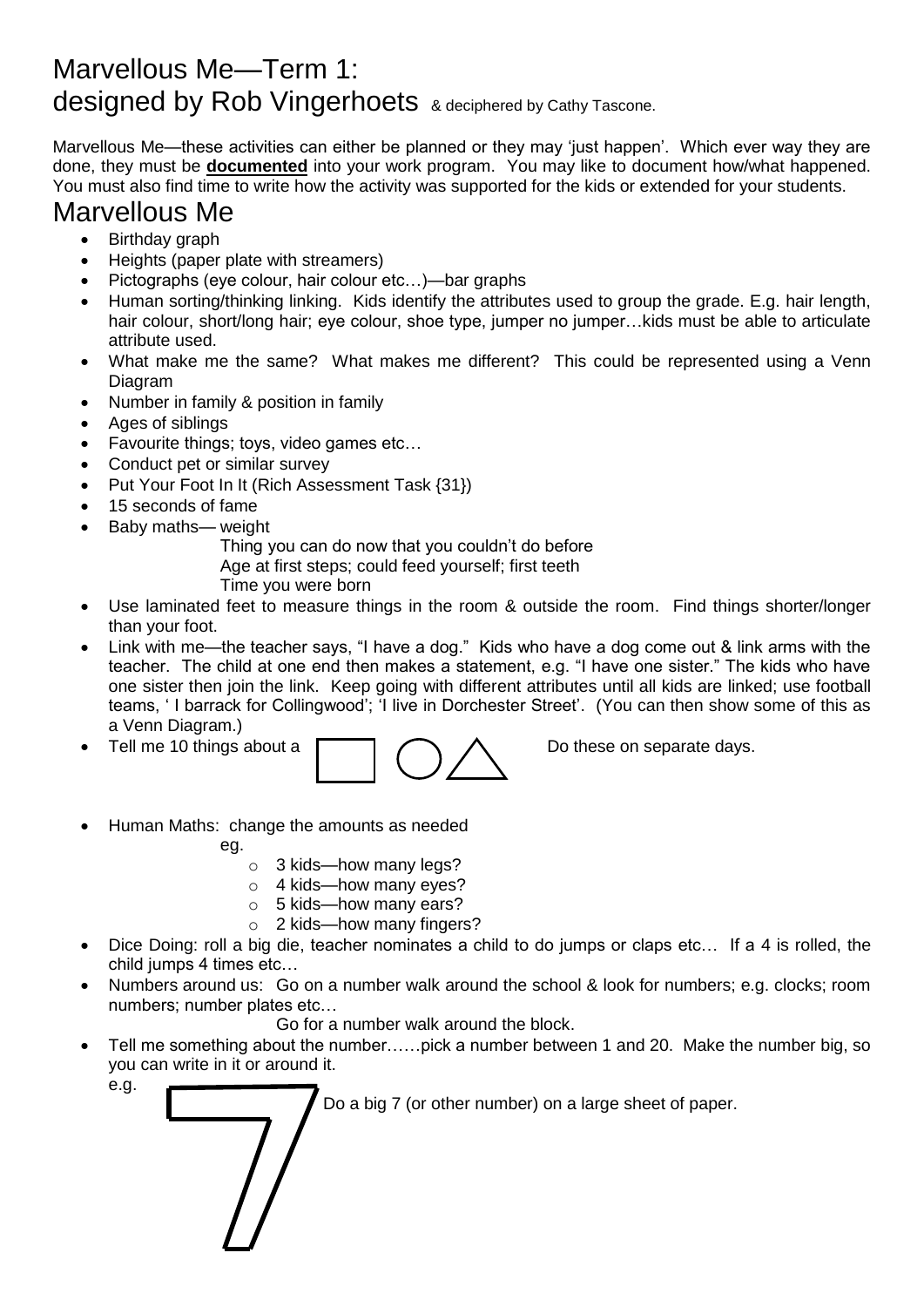• Shapes around us: Go on a shape walk around the school & look for shapes; e.g. circles, rectangles, etc……

Go for a shape walk around the block.

- Patterns—shape, colours & numbers
- Mind reader—simple clues to a number
- Sorting & classifying—buttons; attribute blocks; fruit; dinosaurs; people sets etc……have free, but also some directed play.
- Construction: emphasis on—height; shapes (2D & 3D); have the kids draw the shape then build it.
- Subitising:



- Numbers 0 to 9 based activities:
	- o Human number line
	- $\circ$  Line up 0, 1, 2, 3, 4, 5, 6, 7, 8, 9—count up & down
	- $\circ$  Odd & Even 'physical' pattern—step out the even (odd) numbers; see if the kids can complete the pattern before you do
	- $\circ$  Spot the attributes: 1, 7, 4=straight lines; 0, 8,3,6=curvy; 9,5,2=straight & curvy or whatever the kids give you
	- $\circ$  Sit down clues: e.g. if you are the number of days in the week give your number to someone else; fingers on a hand; number of eyes; this many pigs in the story; sounds like 'gate'.
	- o Before & After
- Order the key times of the day: morning play; lunch; library etc…
- Sequence a whole day: getting up, breakfast, going to school etc…
- Probability Line: should be 1 metre long & laminated. Use big dot stickers to put on the line.



 $\circ$  The probability line: weather related; someone will go to the sick bay today; Mr Principal will visit our classroom today etc…

## • Spatial Language:

- o Inside/outside; above/below; in front/behind; left/right; between; through; around; over/under. Use the playground to 'play' with these concepts.
- o Human balances—make me a balance using two hands and one foot; one hand (left or right) one knee and one foot; two elbows & two knees. Have fun with this.
- Shapes: cylinders; squares; rectangles; circles; hoops etc…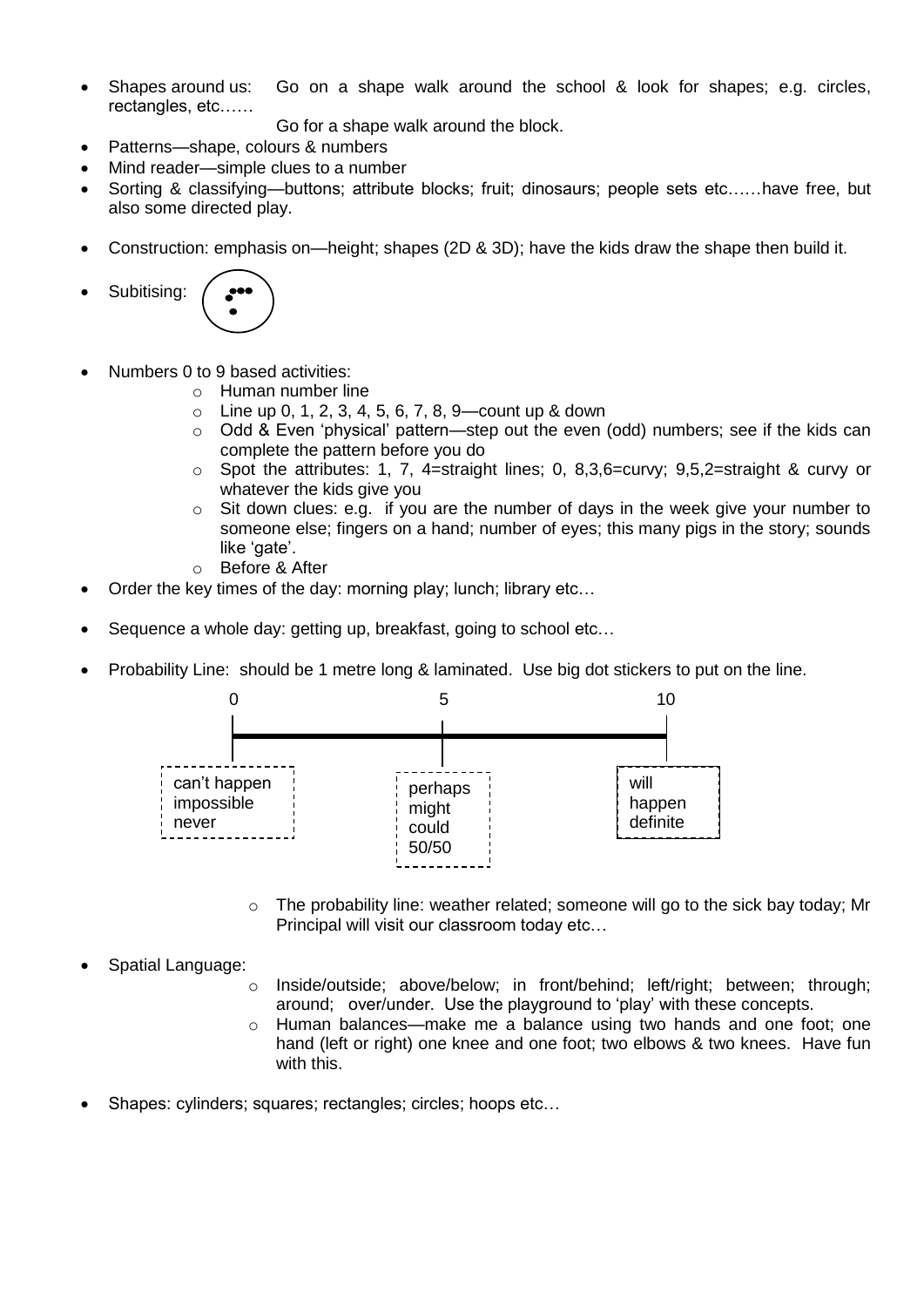DATA—all about ME

- Birthday graphs
- Eye colour
- Number of people in the family
- **Pets**
- Length of feet
- **Heights**
- Hair colour

Rhymes & Literature—

- 1, 2, 3, 4, 5 Once I caught a fish alive…
- One, two buckle my shoe...
- 10 green bottles...
- Ten little monkeys…



Attendance: this can be done 'part' (boys' numbers), 'part' (girls' numbers), 'whole' (the whole grade).

| boys<br>13         | girls<br>12 |
|--------------------|-------------|
| Total in the grade |             |
| today?             |             |
|                    |             |

Lining Up: Ordinal Numbers Odd numbers Even numbers

● ● ● This doesn't have a partner, so it's an odd number.  $\bullet \bullet$ These have a partner.

Daily Weather/Day of the Week/Date

What's on today?: create a visual timetable.

- o First, second and after that?
- o Sequencing
- o Before recess/after recess

Patterns: 2 attributes initially

- o Shape
- o Colour

Pick the odd one out: use the kids—boy, girl, boy, girl; boy, boy, girl; etc…do this with shapes & numbers